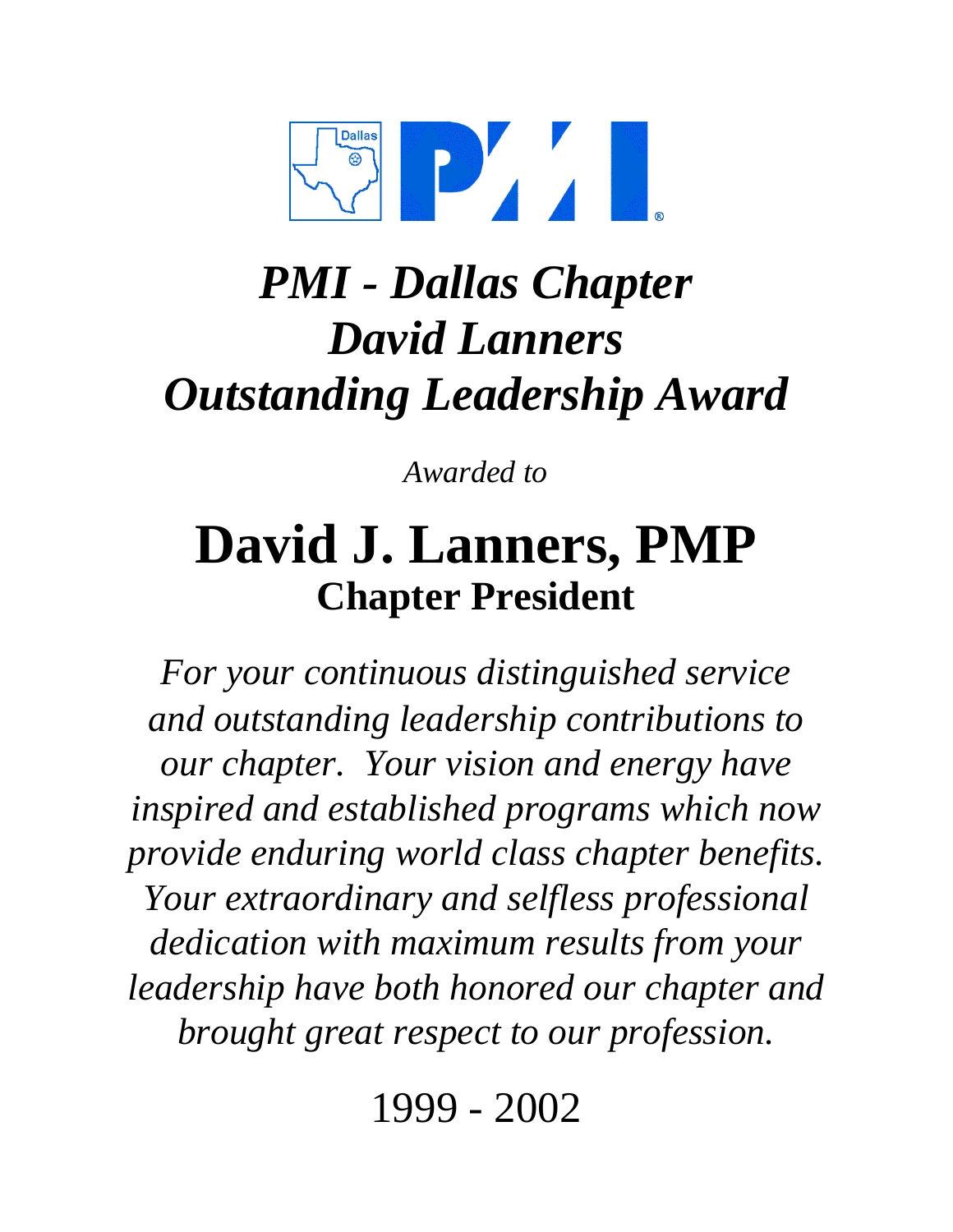### **PMI - DALLAS CHAPTER DAVID LANNERS OUTSTANDING LEADERSHIP AWARD AWARD CRITERIA**

To qualify for consideration as a candidate for the *David Lanners Outstanding Leadership Award*, a candidate must satisfy the following minimum requirements:

- 1. Candidate must have provided continuous contributions in multiple areas, accomplished in behalf of the Dallas Chapter members in both outstanding leadership and distinguished service.
- 2. Continuous contribution of outstanding leadership and distinguished service shall be defined as leadership and service for at least a full 18-month period of time to the Dallas Chapter on Board authorized and sponsored projects and programs for the benefit of the Dallas Chapter members.
- 3. Candidate must have demonstrating outstanding leadership and distinguished service by inspiring, creating, developing, establishing, improving, leading, or maintaining Board authorized and sponsored projects and programs for the benefit of the Dallas Chapter members.
- 4. Candidate must have at least two outstanding leadership accomplishments and one distinguished service accomplishment completed within a continuous 18 month period of time during the two-year period immediately preceding the candidate's nomination for the Award.
- 5. Candidate must be nominated and recommended to the Dallas Chapter Board of Directors by any Dallas Chapter member other than the candidate.
- 6. Nomination and recommendation shall come to the Dallas Chapter Board in the form of a signed letter or an e-mail sent to  $BoD@pmidalas.org$ . The letter must describe in detail using specific examples to substantiate and illustrate in 200 to 400 words (not to exceed 1 page) how the nominated candidate has fully met each of the requirements in Items 1 - 4 above.
- 7. The Dallas Chapter Board of Directors will review all nominations and letters of recommendation for confirmation that the candidate has fully met each of the requirements in items 1 - 4 above. There must be an affirmative vote from at least 70% of the Chapter Board in agreement that the candidate has met all requirements in items  $1 - 4$  above for the candidate to be eligible to receive this Award.
- 8. Following the affirmation vote in Step 7, the Chapter Board by simple majority may elect to present the Award at a regular monthly membership meeting or at any other time within a one-year period as agreed by the Board.